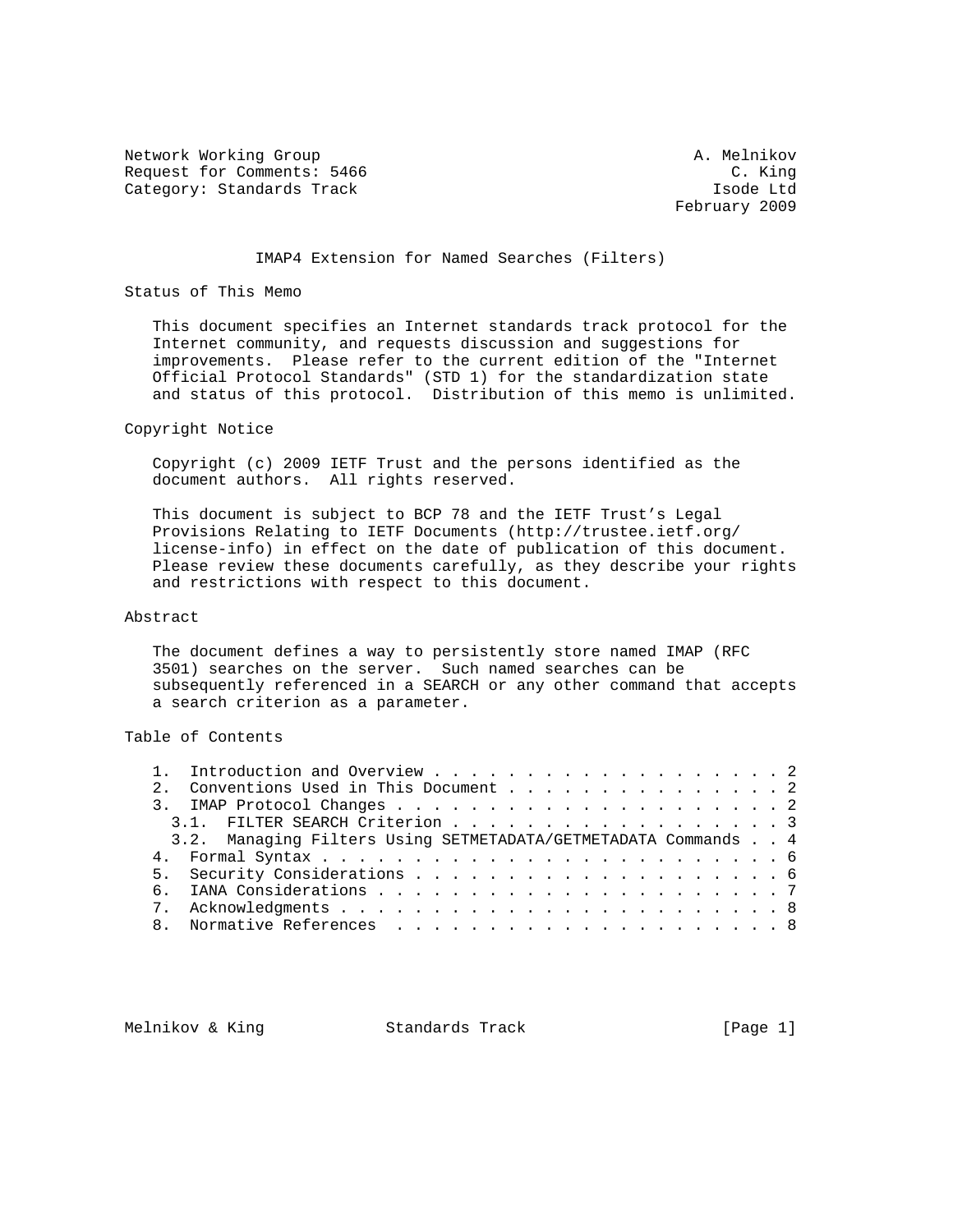# 1. Introduction and Overview

 Persistent named searches described in this document allow clients to save favorite searches on the server. Such saved searches can save bandwidth for clients that need to regularly repeat them.

 The FILTERS IMAP extension adds a new FILTER search criterion for referencing persistent named searches (a.k.a. "filters"), as well as reuses GETMETADATA/SETMETADATA commands [METADATA] for listing/ creating/updating/deleting such filters.

 A filter can be private (only accessible to the logged-in user) or public (accessible to all logged-in users). Both a private and a public filter with the same name can exist at the same time. If both filter types with the same name exist, the FILTER SEARCH criterion (see Section 3.1) MUST use the value of the private filter; otherwise, it MUST use the value of the filter that exists.

 Let us call a pair of filter name and filter type a "typed filter". Each typed filter can have a value (which is a valid IMAP SEARCH criteria conforming to ABNF for the "search-criteria" non-terminal) and an optional human-readable description. The SETMETADATA command creates or updates the value and/or the description of a typed filter.

 Values of all search keys stored in a filter MUST be encoded in  $UTF-8.$ 

2. Conventions Used in This Document

 In examples, "C:" and "S:" indicate lines sent by the client and server, respectively. If a single "C:" or "S:" label applies to multiple lines, then the line breaks between those lines are for editorial clarity only and are not part of the actual protocol exchange.

 The key words "MUST", "MUST NOT", "REQUIRED", "SHALL", "SHALL NOT", "SHOULD", "SHOULD NOT", "RECOMMENDED", "MAY", and "OPTIONAL" in this document are to be interpreted as described in [RFC2119].

 Basic familiarity with the METADATA-SERVER extension [METADATA] and terms defined therein is required to understand this document.

3. IMAP Protocol Changes

 The IMAP extension for persistent named searches is present in any IMAP4 implementation that advertises "FILTERS" as one of the supported capabilities in the CAPABILITY response or response code.

Melnikov & King **Standards Track** [Page 2]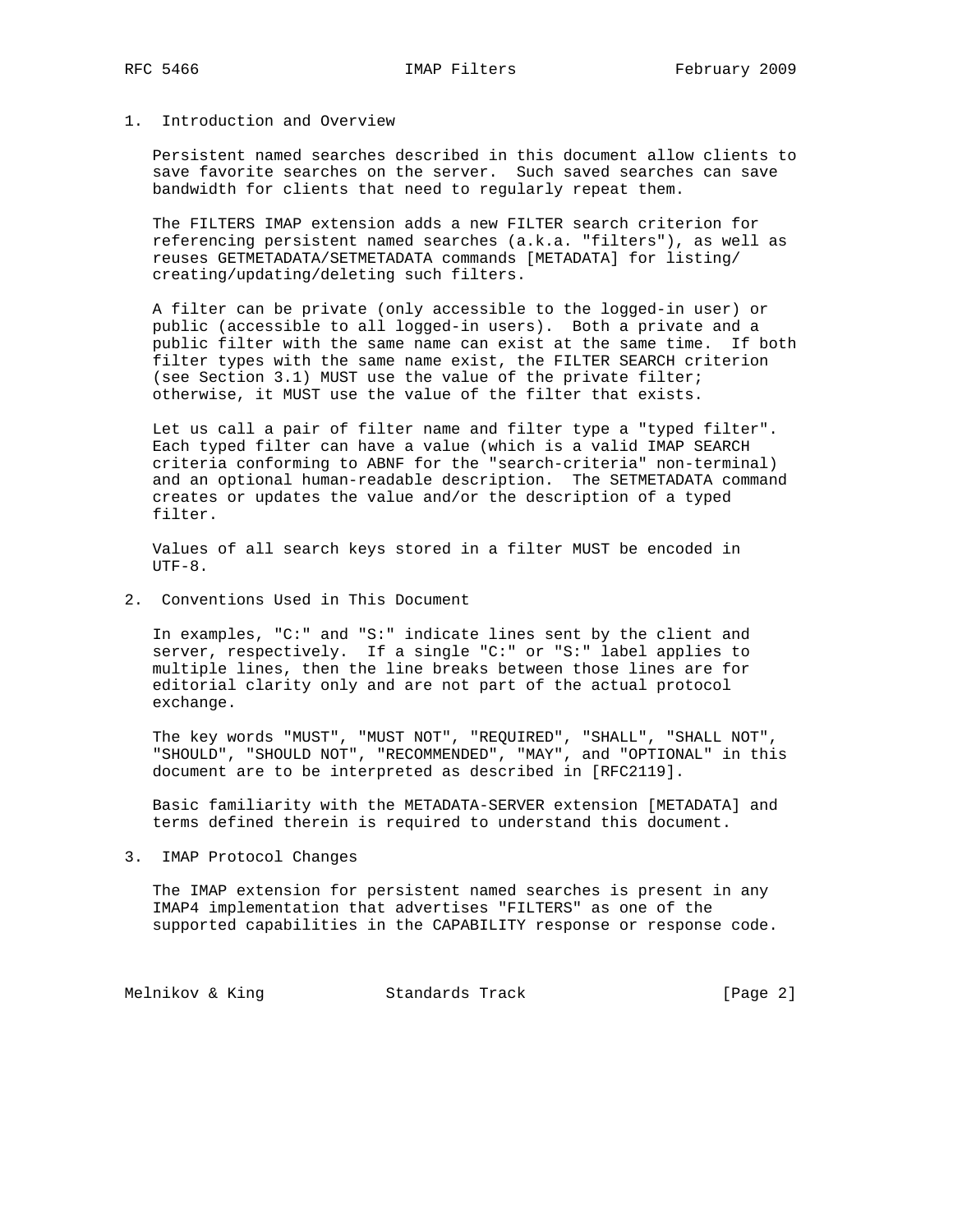# 3.1. FILTER SEARCH Criterion

 The FILTER criterion for the SEARCH command allows a client to reference by name a filter stored on the server. Such filter was created by setting the server annotation named "/private/filters/ values/<filter\_name>" (or the server annotation "/shared/filters/ values/<filter\_name>", if "/private/filters/values/<filter\_name>" doesn't exist) using the SETMETADATA command as described in Section 3.2.

Syntax: FILTER <filter\_name>

 When the named filter exists, its search criterion (i.e., the associated entry value) is inserted verbatim instead of the FILTER search-key. For example, the following SEARCH command

C: a SEARCH UID 300:900 FILTER on-the-road SINCE "3-Dec-2002"

would be equivalent to the following

 C: a SEARCH UID 300:900 OR SMALLER 5000 FROM "boss@example.com" SINCE "3-Dec-2002"

 assuming the filter "on-the-road" exists and contains the value 'OR SMALLER 5000 FROM "boss@example.com"'.

 A reference to a nonexistent or unaccessible (e.g., due to access control restrictions) filter MUST cause failure of the SEARCH command with the tagged NO response that includes the UNDEFINED-FILTER response code followed by the name of the nonexistent/unaccessible filter.

 Note the server SHOULD verify that each search criterion referenced by the FILTER search key is a full and correct search criterion. For example, the server should fail the SEARCH command if its SEARCH criterion references a filter containing "OR SMALLER" search criterion, because this value is lacking one parameter and thus is not a fully specified search criterion.

 Note that a named filter itself can reference another filter using the FILTER search-key. Implementations MUST be able to perform at least 3 substitution passes on the SEARCH command criterion. If an implementation allows for more passes, it MUST implement some kind of loop detection. If an implementation detects a loop or still sees a FILTER search-key after performing at least 3 substitutions, it MUST behave as if the specified filter doesn't exist (as described above).

Melnikov & King Standards Track (Page 3)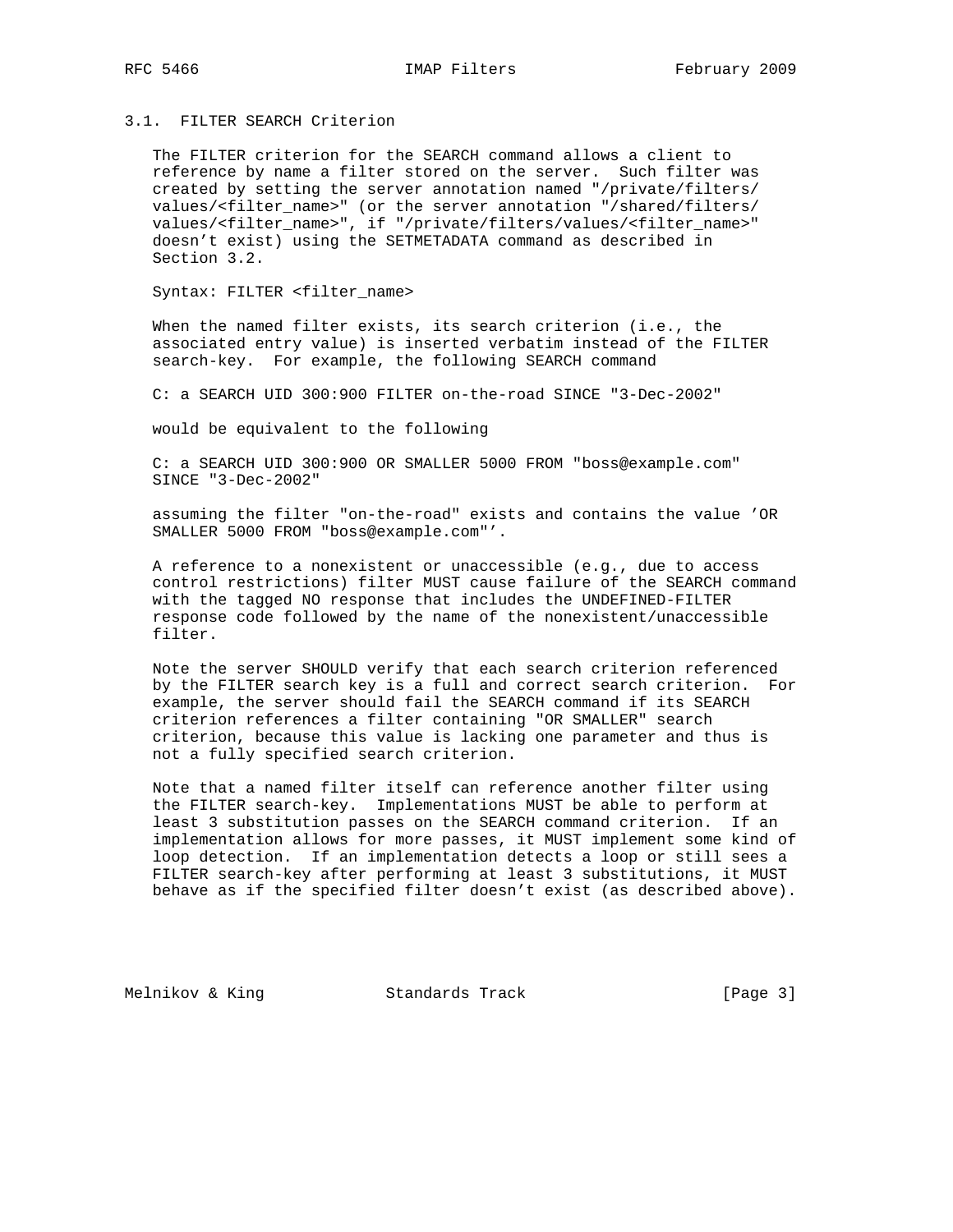Note that use of the FILTER search key implies the CHARSET "UTF-8" parameter to the SEARCH/UID SEARCH command. If the SEARCH/UID SEARCH command includes the explicit CHARSET parameter with the value other than "UTF-8" or "US-ASCII", then such command MUST result in the tagged BAD response from the server. Such tagged response MUST contain the BADCHARSET response code (see [RFC3501]).

# 3.2. Managing Filters Using SETMETADATA/GETMETADATA Commands

 Any server compliant with this document MUST either implement the METADATA-SERVER (or METADATA) [METADATA] extension, or implement SETMETADATA/GETMETADATA commands described in [METADATA] so that they work for the case of empty mailbox name (i.e., for managing server annotations) and for the entries specified in this section.

 This document reserves two hierarchies of per-server entries under the "/private/filters/values" and "/shared/filters/values" roots (see [METADATA]) for storing filter values. The value of a "/private/ filters/values/<filter\_name>" or a "/shared/filters/values/ <filter\_name>" server annotation is an IMAP SEARCH criteria, conforming to ABNF for the "search-criteria" non-terminal. A name of a filter is governed by the ABNF for the "filter-name" non-terminal.

 Note that values of all search keys stored in these entries MUST be encoded in UTF-8.

 A new filter named "<filter\_name>" can be created (or an existing filter can be modified) by storing a non-NIL value in the "/private/ filters/values/<filter\_name>" server entry (or in the "/shared/ filters/values/<filter\_name>") using the SETMETADATA [METADATA] command. The server SHOULD verify that each search criterion stored in such a server entry is a full and correct search criterion.

 A filter can be deleted by storing the NIL value in both the "/private/filters/values/<filter\_name>" and the "/shared/filters/ values/<filter\_name>" entries.

 A filter can be renamed by first creating a filter with the new name (that has the same value as the old one) and then deleting the filter with the old one.

 If both "/private/filters/values/<filter\_name>" and "/shared/filters/ values/<filter\_name>" server annotations exist, then the value of the "/private/filters/values/<filter\_name>" is used when evaluating the corresponding FILTER SEARCH key (see Section 3.1). Otherwise the non-NIL (existent) value is used.

Melnikov & King Standards Track [Page 4]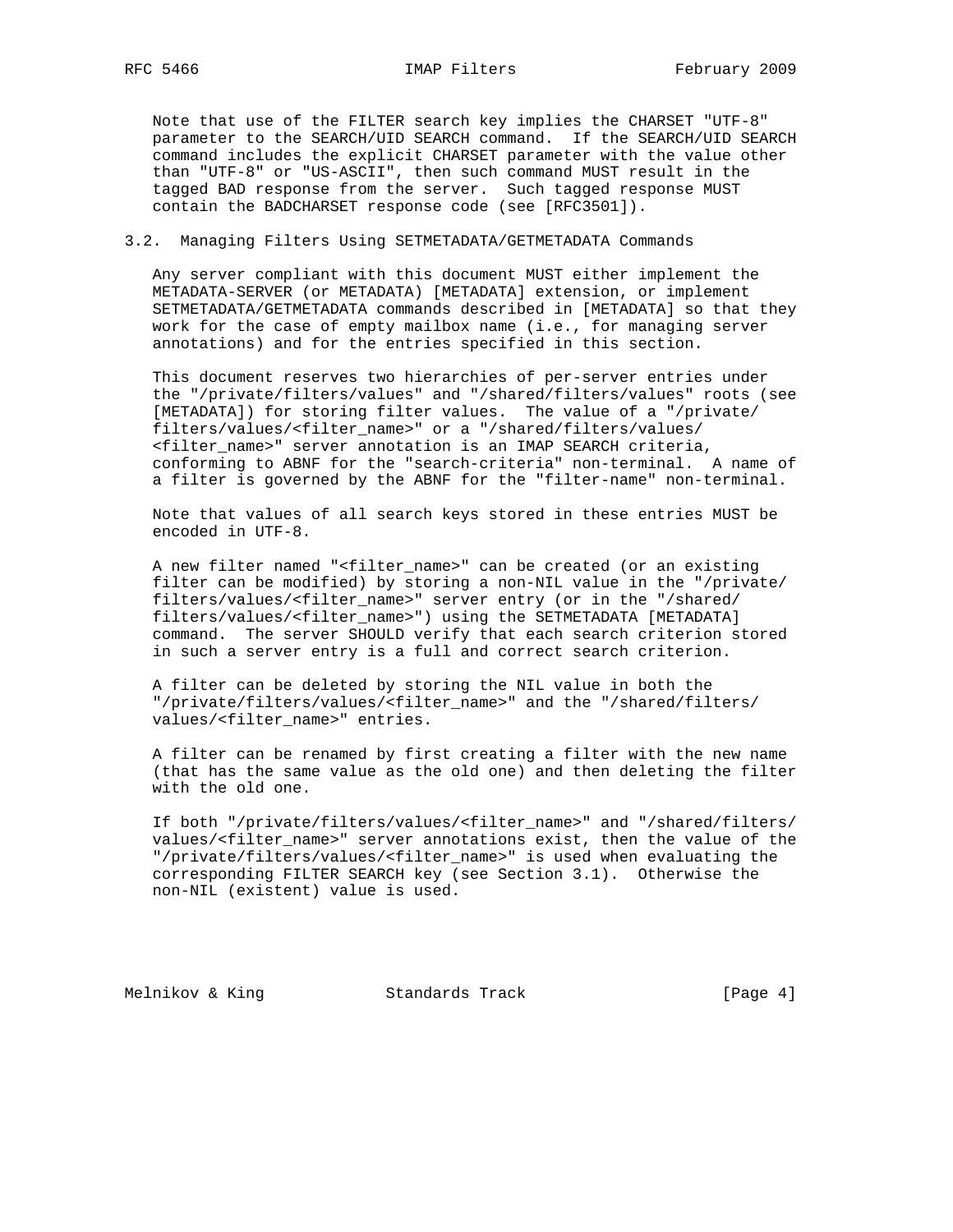If the server is unable to create a new typed filter because the

 maximum number of allowed filters has already been reached, the server MUST return a tagged NO response with a "[METADATA TOOMANY]" response code, as defined in [METADATA].

> C: a007 SETMETADATA "" ("/private/filters/values/on-the-road" "OR SMALLER 5000 FROM \"boss@example.com\"") S: a007 OK SETMETADATA complete

 Client implementation note: As multiple clients might read and write filter values, it is possible that one client will use a SEARCH key that might not be recognized by another client that tries to present a user interface for editing a filter value. In order to help other clients to (partially) parse filter values for editing purposes, a client storing a filter value SHOULD use () around any SEARCH key not defined in [RFC3501]. For example, if there is an IMAP extension that defines a new x-dsfa SEARCH key that takes 2 parameters, then the following SEARCH criterion 'from "@example.com>" x-dsfa from 5' should be stored as 'from "@example.com>" (x-dsfa from 5)'.

 Note that filter names are restricted to a subset of US-ASCII, as described in Section 4. So they might not always be meaningful to users and thus not necessarily suitable for display purposes. In order to help with storing human-readable descriptions of filters, this document also reserves two hierarchies of server entries under the "/private/filters/descriptions" and "/shared/filters/ descriptions" roots. The value of a "/private/filters/descriptions/ <filter\_name>" or a "/shared/filters/descriptions/<filter\_name>" server annotation is a human-readable description for the <filter\_name> filter, encoded in UTF-8 [UTF-8]. If the "/private/ filters/descriptions/<filter\_name>" server annotation exists, its value is used by the client as the filter description. Otherwise, the value of the "/shared/filters/descriptions/<filter\_name>" server annotation is used as the filter description. In the absence of both the "/private/filters/descriptions/<filter\_name>" and the "/shared/ filters/descriptions/<filter\_name>" entries, the client MAY display the name of the filter as its description.

 The description string SHOULD be annotated with one or more language tags [RFC4646] as specified in Chapter 16.9 of [Unicode]. In the absence of any language tag, the "i-default" [RFC2277] language SHOULD be assumed. Description in multiple languages MAY be present in a single description string. This is done by concatenating descriptions in multiple languages into a single string, each description prefixed with its language tag, for example "<ru><...description in Russian...><fr-ca><...description in French...>". Note that here <ru> is a language tag consisting of 3 Unicode characters: <U+E0001>, <U+E0072>, <U+E0075>; and <fr-ca> is a

Melnikov & King **Standards Track** [Page 5]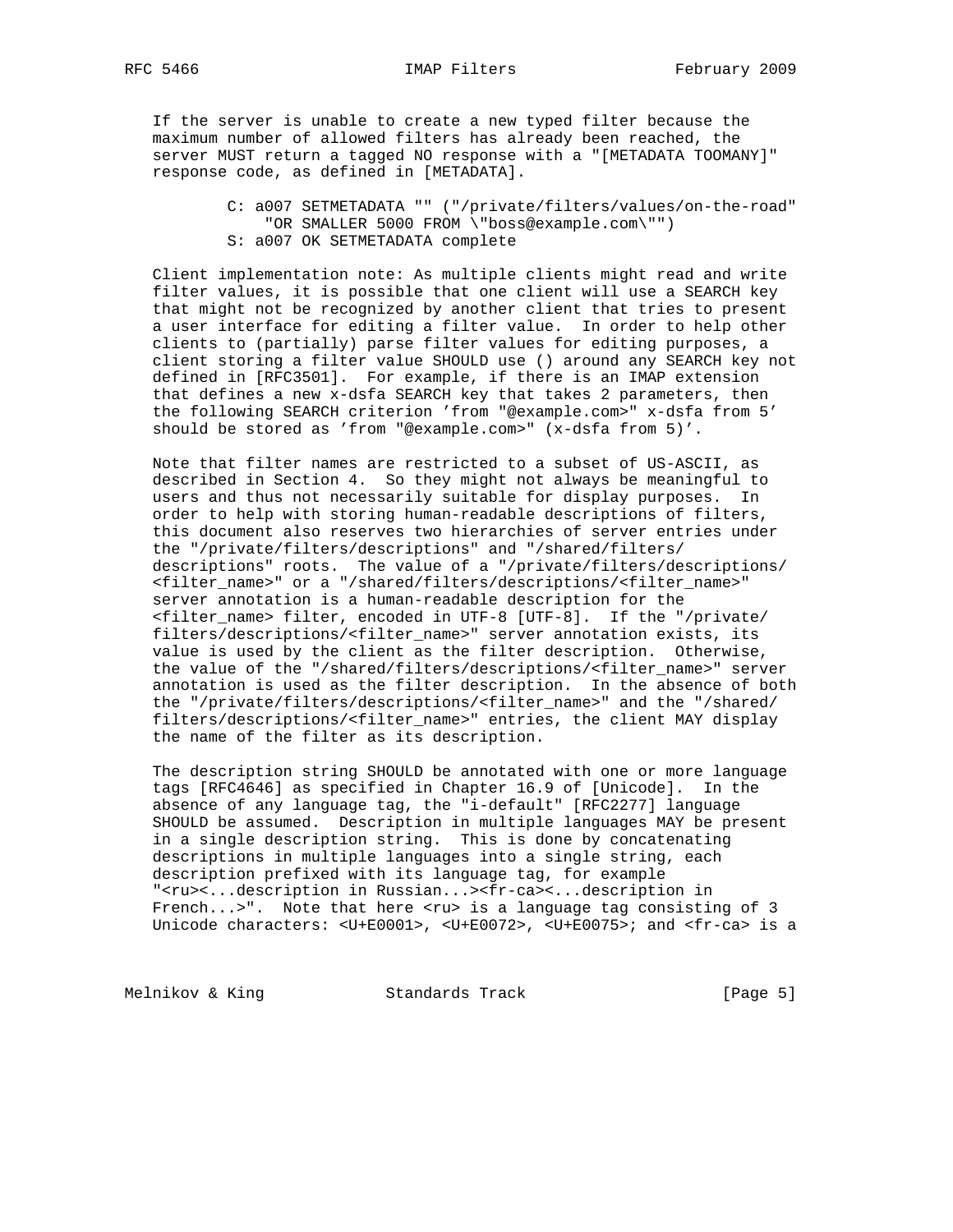language tag consisting of 6 Unicode characters: <U+E0001>, <U+E0066>, <U+E0072>, <U+E002D>, <U+E0063>, <U+E0061>.

4. Formal Syntax

 The following syntax specification uses the Augmented Backus-Naur Form (ABNF) notation as specified in [ABNF].

 Non-terminals referenced but not defined below are as defined by [RFC3501] or [IMAPABNF].

 Except as noted otherwise, all alphabetic characters are case insensitive. The use of upper or lower case characters to define token strings is for editorial clarity only. Implementations MUST accept these strings in a case-insensitive fashion.

| capability      |       | $=$ / "FILTERS"                                                                                                                                                                                                                                                             |
|-----------------|-------|-----------------------------------------------------------------------------------------------------------------------------------------------------------------------------------------------------------------------------------------------------------------------------|
| search-criteria |       | = search-key *(SP search-key)                                                                                                                                                                                                                                               |
| search-key      |       | =/ "FILTER" SP filter-name<br>:: New SEARCH criterion for referencing filters                                                                                                                                                                                               |
| filter-name     |       | $= 1*any$ ATOM-CHAR except "/"><br>:: Note that filter-name disallows UTF-8 or<br><i>ii</i> the following characters: " $($ ", " $)$ ", " $\{$ ",<br>$\left  \cdot \right $ , ", " $\frac{1}{2}$ ", " $\frac{1}{2}$ ", ", ", See definition of<br>$i: ATOM-CHAR [RFC3501].$ |
| resp-text-code  | $=$ / | "UNDEFINED-FILTER" SP filter-name                                                                                                                                                                                                                                           |

5. Security Considerations

 General issues relevant to [RFC3501] (in particular to the SEARCH command) and METADATA-SERVER extension [METADATA] are also relevant to this document.

 Note that excessive use of filters can potentially simplify denial of-service attacks, especially if combined with poor implementations and lack of loop detection (i.e., detection of filters referencing each other to create a loop). Servers that allow for anonymous access SHOULD NOT allow anonymous users to create/edit/delete filters.

 Also note that stored filters can potentially disclose personal information about users. When confidentiality of such information is important, clients MUST use TLS and/or SASL security layer (or similar) as recommended in [RFC3501]. Also, clients should use

| Melnikov & King | Standards Track | [Page 6] |  |
|-----------------|-----------------|----------|--|
|-----------------|-----------------|----------|--|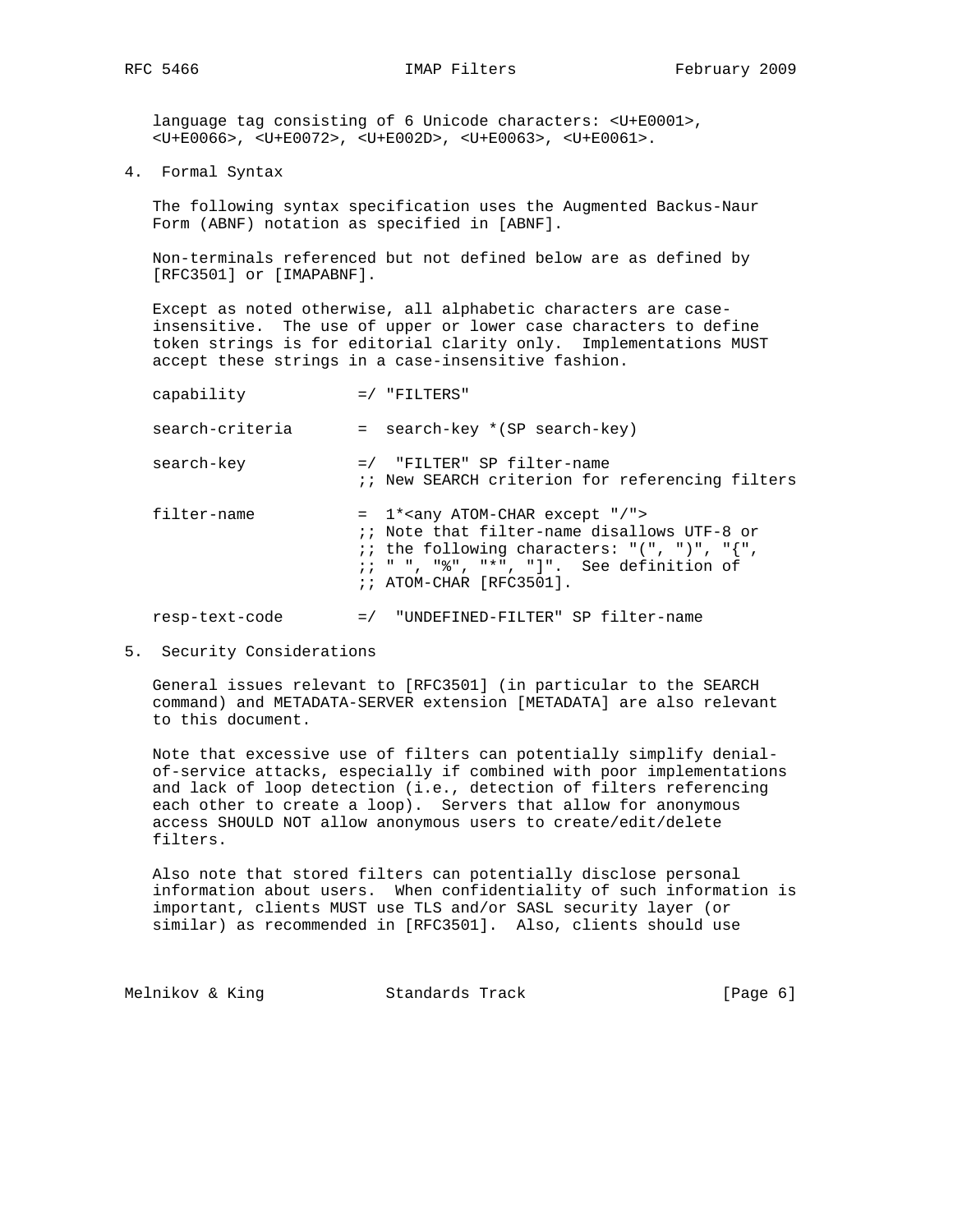private filters instead of public, unless they desire to share such information with other users.

 As always, it is important to thoroughly test clients and servers when implementing this extension.

6. IANA Considerations

 IMAP4 capabilities are registered by publishing a Standards Track or IESG-approved Experimental RFC. The IMAP4 capabilities registry is available from http://www.iana.org.

 This document defines the FILTERS IMAP capability. IANA has added it to the registry.

IANA has added the following 4 entries to the [METADATA] registry:

 To: iana@iana.org Subject: IMAP METADATA Entry Registration Type: Server Name: /private/filters/values/<filter\_name> Description: Contains an IMAP SEARCH criteria. Defined in RFC 5466. Content-type: text/plain; charset=utf-8 Contact person: Alexey Melnikov Email: alexey.melnikov@isode.com

 To: iana@iana.org Subject: IMAP METADATA Entry Registration Type: Server Name: /shared/filters/values/<filter\_name> Description: Contains an IMAP SEARCH criterion. Defined in RFC 5466. Content-type: text/plain; charset=utf-8 Contact person: Alexey Melnikov Email: alexey.melnikov@isode.com

 To: iana@iana.org Subject: IMAP METADATA Entry Registration Type: Server Name: /private/filters/descriptions/<filter\_name> Description: Contains a user-specific human-readable description of a named SEARCH criterion stored in the /private/filters/values/ <filter\_name> or /shared/filters/values/<filter\_name> annotation. The value is in UTF-8. Defined in RFC 5466. Content-type: text/plain; charset=utf-8 Contact person: Alexey Melnikov Email: alexey.melnikov@isode.com

Melnikov & King Standards Track [Page 7]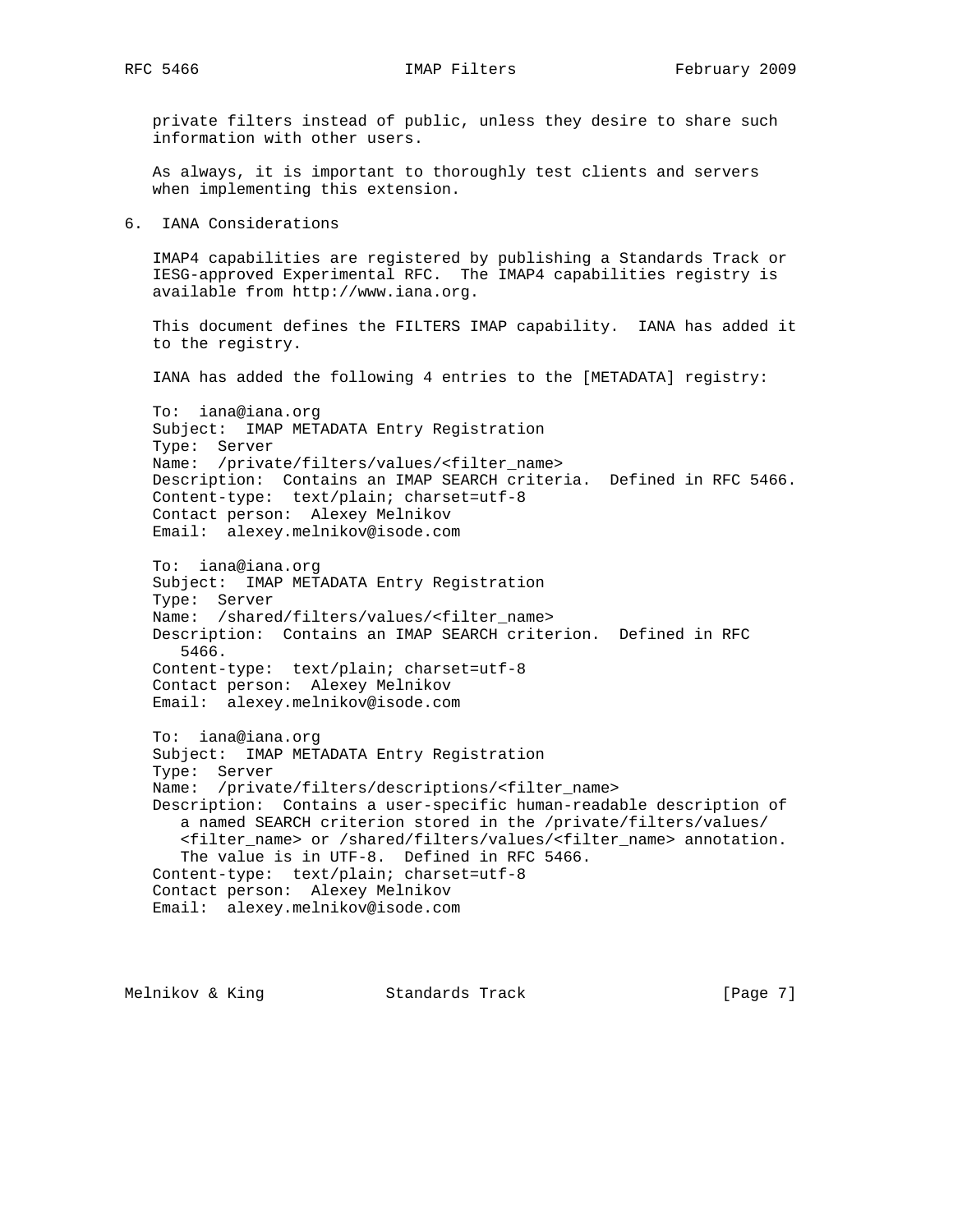To: iana@iana.org Subject: IMAP METADATA Entry Registration Type: Server Name: /shared/filters/descriptions/<filter name> Description: Contains a global (shared among all users) human readable description of a named SEARCH criterion stored in the /private/filters/values/<filter\_name> or /shared/filters/values/ <filter\_name> annotation. The value is in UTF-8. Defined in RFC 5466. Content-type: text/plain; charset=utf-8 Contact person: Alexey Melnikov Email: alexey.melnikov@isode.com

7. Acknowledgments

 Thanks to David Cridland, Arnt Gulbrandsen, Chris Newman, and Timo Sirainen for comments and suggestions on this document. Special thank you to Brian E. Carpenter for the GenArt review.

8. Normative References

 [ABNF] Crocker, D., Ed. and P. Overell, Ed., "Augmented BNF for Syntax Specifications: ABNF", STD 68, RFC 5234, January 2008.

- [IMAPABNF] Melnikov, A. and C. Daboo, "Collected Extensions to IMAP4 ABNF", RFC 4466, April 2006.
- [METADATA] Daboo, C., "The IMAP METADATA Extension", RFC 5464, February 2009.
- [RFC2119] Bradner, S., "Key words for use in RFCs to Indicate Requirement Levels", BCP 14, RFC 2119, March 1997.
- [RFC2277] Alvestrand, H., "IETF Policy on Character Sets and Languages", BCP 18, RFC 2277, January 1998.
- [RFC3501] Crispin, M., "INTERNET MESSAGE ACCESS PROTOCOL VERSION 4rev1", RFC 3501, March 2003.
- [RFC4646] Phillips, A. and M. Davis, "Tags for Identifying Languages", BCP 47, RFC 4646, September 2006.
- [UTF-8] Yergeau, F., "UTF-8, a transformation format of ISO 10646", STD 63, RFC 3629, November 2003.
- [Unicode] "The Unicode Standard 5.0", Unicode 5.0, 2007, <http://www.unicode.org/versions/Unicode5.0.0/>.

Melnikov & King Standards Track (Page 8)